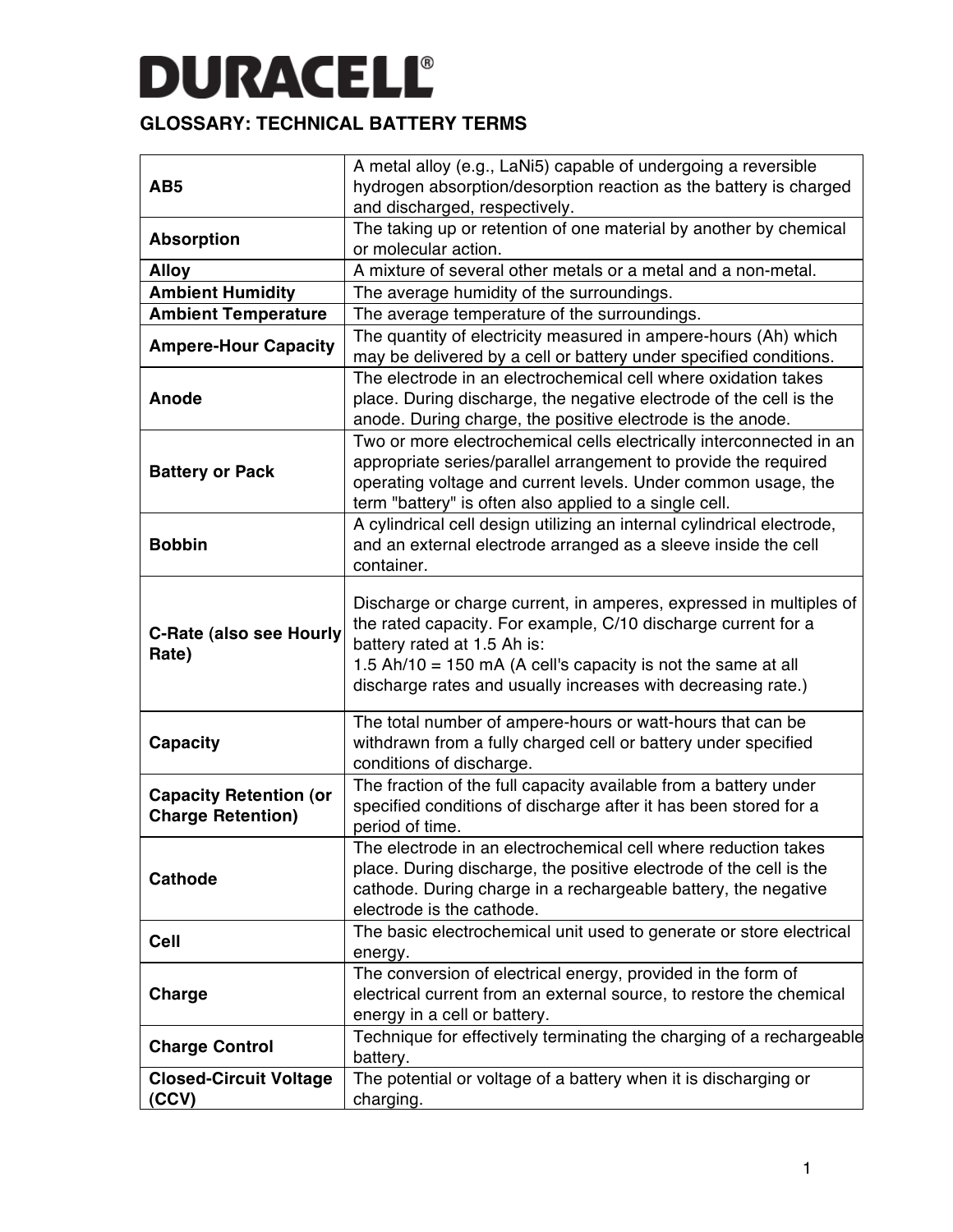| <b>Constant Current</b>         | A battery discharge regime whereby the current drawn during the        |
|---------------------------------|------------------------------------------------------------------------|
| <b>Discharge</b>                | discharge remains constant.                                            |
| <b>Constant Power</b>           | A battery discharge regime whereby the current during the              |
| <b>Discharge</b>                | discharge increases as the battery voltage decreases.                  |
| <b>Constant Resistance</b>      | A battery discharge regime whereby the resistance of the               |
| <b>Discharge</b>                | equipment load remains constant throughout discharge.                  |
| <b>Continuous Test</b>          | A test in which a battery is discharged to a prescribed end point      |
|                                 | voltage without interruption.                                          |
| Coulomb                         | The amount of electricity transported by a current of one ampere       |
|                                 | flowing for one second.                                                |
| <b>Current Collector</b>        | An inert structure of high electrical conductivity used to conduct     |
|                                 | current from or to an electrode during discharge or charge.            |
| <b>Current Density</b>          | The current per unit active area of the surface of an electrode.       |
| <b>Current Drain</b>            | The current withdrawn from a battery during discharge.                 |
|                                 | The battery voltage at which the discharge is terminated. The cutoff   |
| <b>Cutoff Voltage (also see</b> | voltage is specified by the battery manufacturer and is generally a    |
| <b>End Voltage)</b>             | function of discharge rate.                                            |
|                                 | The number of cycles under specified conditions which are              |
| <b>Cycle Life</b>               | available from a secondary battery before it fails to meet specified   |
|                                 | criteria as to performance.                                            |
|                                 | The ratio of the quantity of electricity (usually in ampere-hours)     |
| <b>Depth of Discharge</b>       | removed from a battery to its rated capacity.                          |
|                                 | The opposite of absorption, whereby the material retained by a         |
| <b>Desorption</b>               | medium or another material is released.                                |
| <b>Discharge</b>                | The conversion of the chemical energy of a battery into electrical     |
|                                 | energy, and the withdrawal of the electrical energy into a load.       |
|                                 | The rate, usually expressed in amperes, at which electrical current    |
| <b>Discharge Rate</b>           | is taken from the battery.                                             |
| <b>Drain</b>                    | The current withdrawn from a battery during discharge.                 |
|                                 | A cell with immobilized electrolyte. The term "dry cell" is often used |
| Dry Cell                        | to describe the Leclanche cell.                                        |
|                                 | The operating regime of a battery including factors such as charge     |
| <b>Duty Cycle</b>               | and discharge rates, depth of discharge, cycle duration, and length    |
|                                 | of time in the standby mode.                                           |
|                                 | Discharge or charge power, in watts, expressed as a multiple of the    |
|                                 | rated capacity of a cell or battery which is expressed in watt-hours.  |
| <b>E-Rate</b>                   | For example, the E/10 rate for a cell or battery rated at 17.3 watt-   |
|                                 | hours is 1.73 watts. (This is similar to the method for calculating C- |
|                                 | Rate.)                                                                 |
| <b>Electrochemical</b>          | Weight of a substance that is deposited at an electrode when the       |
| <b>Equivalent</b>               | quantity of electricity which is passed is one coulomb.                |
| <b>Electrode</b>                | The site, area or location at which electrochemical processes take     |
|                                 | place.                                                                 |
| <b>Electrolyte</b>              | The medium which provides the ion transport mechanism between          |
|                                 | the positive and negative electrodes of a cell.                        |
| <b>End Voltage (also see</b>    | The prescribed voltage at which the discharge (or charge, if end-of-   |
| <b>Cutoff Voltage)</b>          | charge voltage) of a battery may be considered complete.               |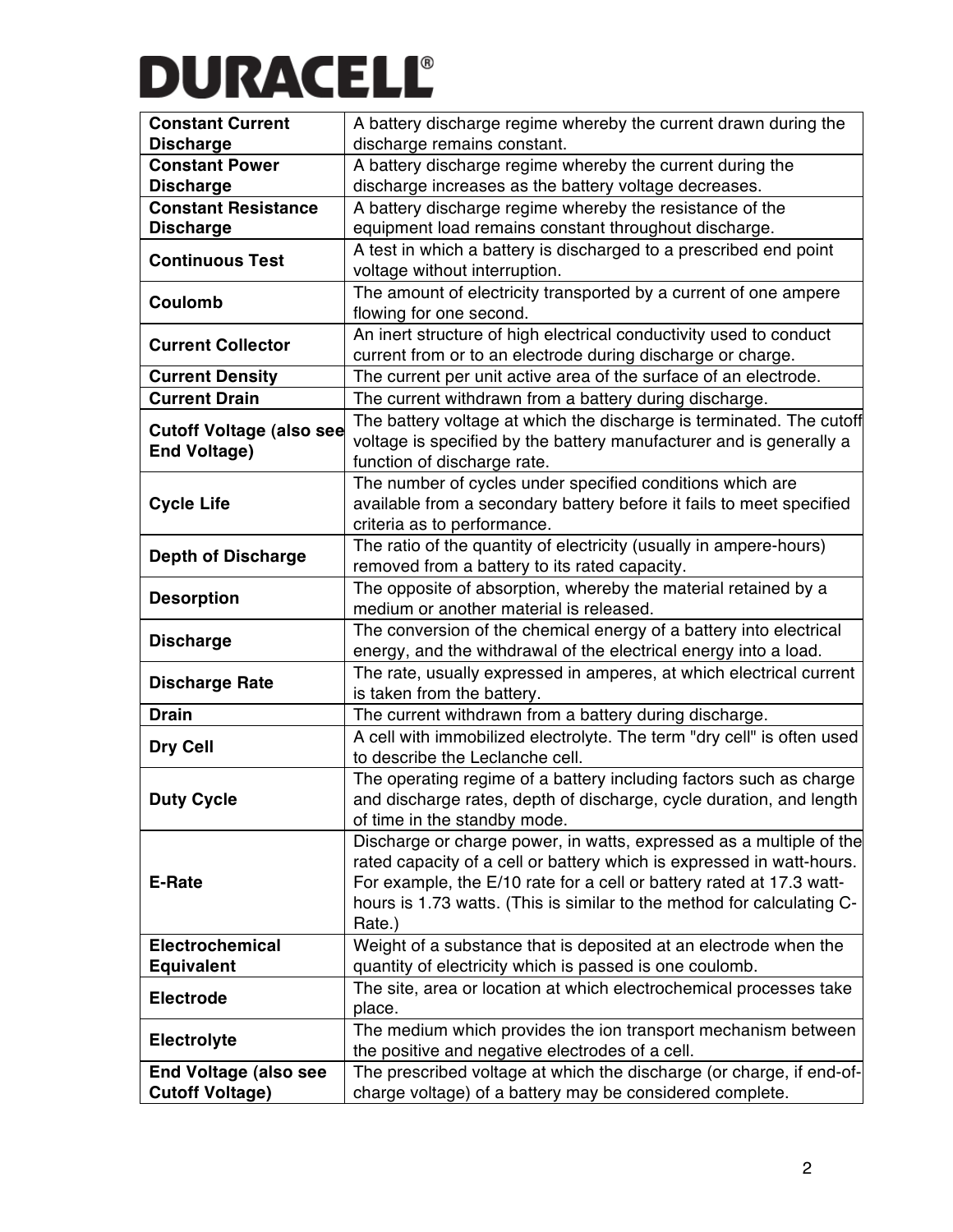| <b>Energy</b>                   | The output capability of a cell or battery, usually expressed in watt-                                                                |
|---------------------------------|---------------------------------------------------------------------------------------------------------------------------------------|
|                                 | hours.                                                                                                                                |
| <b>Energy Density</b>           | The ratio of the energy available from a battery to its volume (Wh/L)                                                                 |
|                                 | or weight (Wh/kg).                                                                                                                    |
| <b>Forced Discharge</b>         | Discharging a cell in a battery, by the other cells or an external                                                                    |
|                                 | power source, below zero volts into voltage reversal.                                                                                 |
| <b>Fuse</b>                     | Device used for cutting off an electrical current in the event of an                                                                  |
|                                 | abusive condition.                                                                                                                    |
|                                 | The evolution of gas from one or more of the electrodes in a cell.                                                                    |
| Gassing                         | Gassing commonly results from local action (self-discharge) or from                                                                   |
|                                 | the electrolysis of water in the electrolyte during charging.                                                                         |
| <b>Gravimetric Energy</b>       | The ratio of the energy output of a cell or battery to its weight                                                                     |
| <b>Density</b>                  | (Wh/kg). This term is used interchangeably with specific energy.                                                                      |
| <b>Hazardous Waste</b>          | Waste which is classified as "hazardous" (i.e., potentially harmful to                                                                |
|                                 | the environment) by the government.                                                                                                   |
| <b>Hertz</b>                    | The standard unit of frequency. A frequency of one complete cycle                                                                     |
|                                 | per second is a frequency of one hertz.                                                                                               |
| Hourly Rate (also see C-        | A discharge rate, in amperes, of a battery which will deliver the                                                                     |
| Rate)                           | specified hours of service to a given cutoff voltage.                                                                                 |
| <b>Intermittent Test</b>        | A test during which a battery is subjected to alternate periods of                                                                    |
|                                 | discharge and rest according to a specified discharge regime.                                                                         |
|                                 | The opposition exhibited by a circuit element (cell or battery) to the                                                                |
| <b>Internal Impedance</b>       | flow of an alternating current (a.c.) of a particular frequency as a                                                                  |
|                                 | result of resistance, induction and capacitance.                                                                                      |
|                                 | The opposition exhibited by a circuit element to the flow of direct                                                                   |
| <b>Internal Resistance (IR)</b> | current (d.c.). In a cell, the internal resistance is the sum of the ionid                                                            |
|                                 | and electronic resistances of the cell components.                                                                                    |
|                                 | A voltage drop associated with the electrical resistance (R) of a                                                                     |
| <b>IR Drop</b>                  | battery or current flow (I). The voltage drop is the product of the                                                                   |
|                                 | current (in amperes) and the resistance (in ohms).                                                                                    |
|                                 | The maximum current drain under which the particular battery will                                                                     |
| <b>Limiting Current</b>         | perform adequately under a continuous drain. The rate is based on                                                                     |
|                                 | whatever drain rate reduces the running voltage to 1.1 volts.                                                                         |
|                                 | A phenomenon in which a cell or battery operated in successive                                                                        |
| <b>Memory Effect</b>            | cycles to the same, but less than full, depth of discharge                                                                            |
|                                 | temporarily loses the rest of its capacity at normal voltage levels.<br>An intermetallic compound or alloy in which hydrogen has been |
| <b>Metal Hydride</b>            | absorbed; also, the negative electrode in a nickel-metal hydride                                                                      |
|                                 | battery.                                                                                                                              |
|                                 | The voltage of a battery midway in the discharge between the start                                                                    |
| <b>Midpoint Voltage</b>         | of the discharge and the end voltage.                                                                                                 |
| <b>Nominal Voltage</b>          | The characteristic operating voltage or rated voltage of a battery.                                                                   |
| <b>Open-Circuit Voltage</b>     | The difference in potential between the terminals of a cell when the                                                                  |
| (OCV)                           | circuit is open (no-load condition).                                                                                                  |
| Overcharge                      | The forcing of current through a cell after all the active material has                                                               |
|                                 | been converted to the charged state, that is, continued charging                                                                      |
|                                 | after reaching 100 percent state-of-charge.                                                                                           |
|                                 |                                                                                                                                       |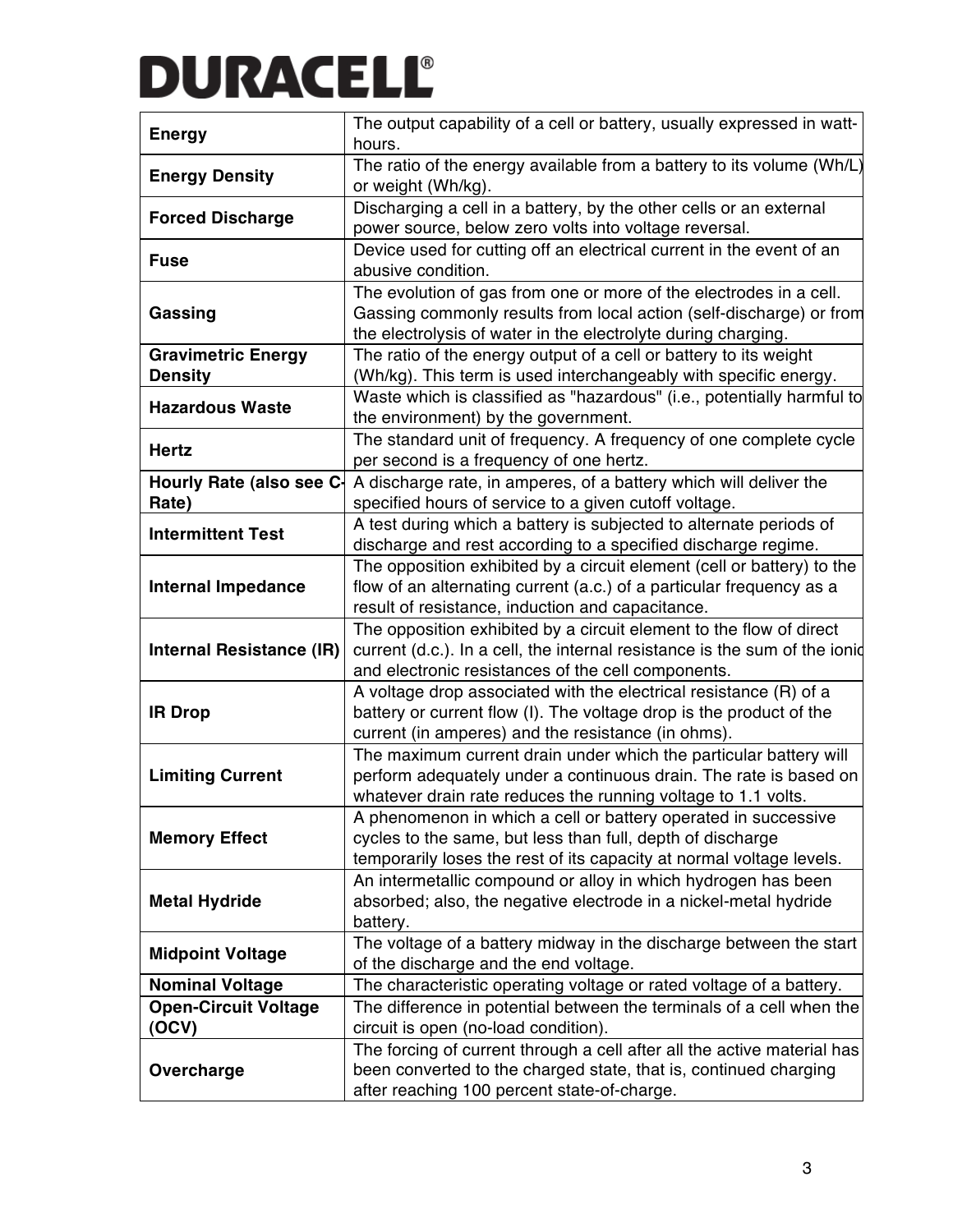|                              | The process of discharging a cell or battery beyond its cutoff           |
|------------------------------|--------------------------------------------------------------------------|
| Overdischarge                | voltage and possibly into voltage reversal.                              |
|                              | Term used to describe the interconnection of cells or batteries in       |
| <b>Parallel</b>              | which all the like terminals are connected together. Results in          |
|                              | increased capacity.                                                      |
|                              | The phenomenon by which a metal, although in conditions of               |
| <b>Passivation</b>           | thermodynamic instability, remains indefinitely unattacked because       |
|                              | of modified or altered surface conditions.                               |
| <b>Polarity</b>              | In electricity, the condition of being positive or negative.             |
|                              | The lowering of the potential of a cell or electrode from its            |
| <b>Polarization</b>          | equilibrium value caused by the passage of an electric current.          |
| <b>Positive Temperature</b>  | A thermally reactive device which becomes highly resistive at a          |
| <b>Coefficient (PTC)</b>     | specific temperature or current.                                         |
|                              | A battery which is not intended to be recharged and is discarded         |
| <b>Primary Battery</b>       | when the battery has delivered all of its electrical energy.             |
| <b>Pulse Current</b>         | A periodic current drain of higher than normal drain rates.              |
|                              | The number of ampere-hours a battery can deliver under specific          |
| <b>Rated Capacity</b>        | conditions (e.g., rate of discharge, end voltage, temperature);          |
|                              | usually specified by the battery manufacturer.                           |
|                              | A galvanic battery which, after discharge, may be restored to the        |
| Rechargeable (or             | fully charged state by the passage of an electrical current through      |
| "Secondary") Battery         | the cell in the opposite direction to that of discharge.                 |
|                              | The changing of the normal polarity of a battery due to                  |
| <b>Reversal</b>              | overdischarge.                                                           |
| <b>Safety Vent</b>           | A venting mechanism designed into a cell which activates under           |
|                              | specific conditions of abuse to relieve internal pressure.               |
| <b>Secure Waste Landfill</b> | A landfill designed for disposal of normal household trash but which     |
|                              | meets government standards designed to protect the environment.          |
| Self-Discharge               | The loss of useful capacity of a battery on storage due to internal      |
|                              | chemical action (local action).                                          |
|                              | An ionic permeable electronically nonconductive spacer or material       |
| <b>Separator</b>             | which prevents electronic contact between electrodes of opposite         |
|                              | polarity in the same cell.                                               |
| <b>Series</b>                | The interconnection of cells in such a manner that the positive          |
|                              | terminal of the first is connected to the negative terminal of the       |
|                              | second, and so on, resulting in increased voltage.                       |
| <b>Service Life</b>          | The period of useful life of a battery before a predetermined end-       |
|                              | point voltage is reached.                                                |
| <b>Shelf Life</b>            | The duration of storage under specified conditions at the end of         |
|                              | which the battery still retains the ability to give a specified          |
|                              | performance.                                                             |
| <b>Short-Circuit Current</b> | The initial value of the current obtained from a battery in a circuit of |
| (SCC)                        | negligible resistance.                                                   |
| <b>Specific Energy</b>       | The ratio of the energy output of a cell or battery to its weight        |
|                              | (Wh/kg). This term is used interchangeably with gravimetric energy       |
|                              | density.                                                                 |